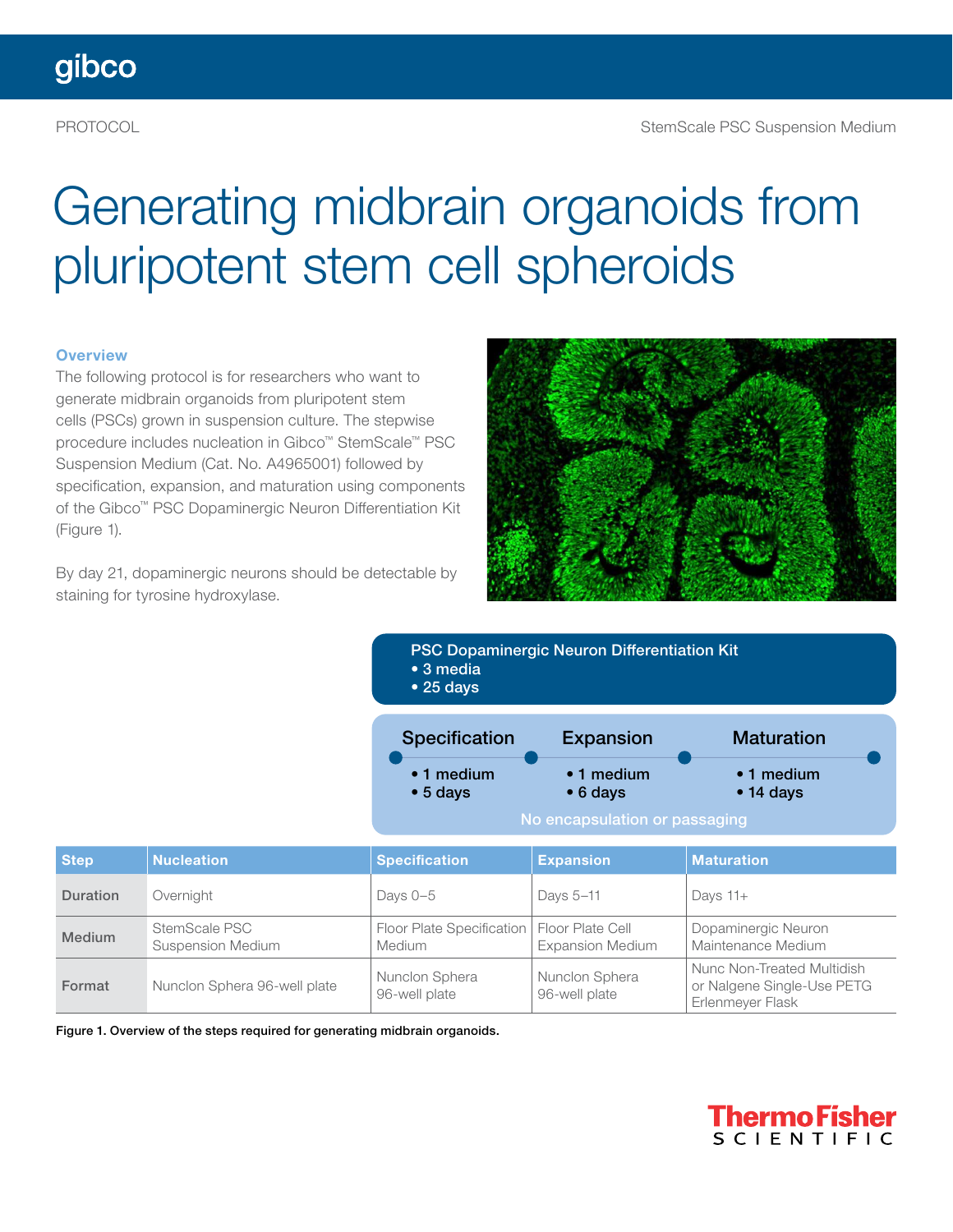#### Media preparation

| <b>Floor Plate Specification Medium</b>    | <b>Volume</b> | Cat. No. |
|--------------------------------------------|---------------|----------|
| Neurobasal Medium                          | 95 mL         | 21103049 |
| Floor Plate Specification Supplement (20X) | 5 mL          | A3146801 |

- 1. Thaw the Gibco™ Floor Plate Specification Supplement (20X) at 4°C overnight, or at room temperature (15–25°C) for 30 min.
- 2. Add 5 mL of 20X Floor Plate Specification Supplement to 95 mL of Gibco™ Neurobasal™ Medium, and mix well.
- 3. Store the complete Floor Plate Specification Medium at 4°C and use within 2 weeks. On the day of use, dispense the volume that is needed for that day and warm at 37°C; avoid repeated warming.

| <b>Floor Plate Cell Expansion Medium</b>      | <b>Volume</b>   | Cat. No. |  |
|-----------------------------------------------|-----------------|----------|--|
| <b>Floor Plate Cell Expansion Base Medium</b> | 490 mL          | A3165801 |  |
| Floor Plate Cell Expansion Supplement (50X)   | $10 \text{ mL}$ |          |  |

- 1. Store Gibco™ Floor Plate Cell Expansion Base Medium at 4°C and Gibco™ Floor Plate Cell Expansion Supplement (50X) at –20°C until use. Do not prepare complete expansion medium until needed.
- 2. Thaw the Floor Plate Cell Expansion Supplement (50X) at 4°C overnight, or at room temperature (15–25°C) for 1 hour.
- 3. Remove 10 mL of medium from the bottle of Floor Plate Cell Expansion Base Medium and discard.
- 4. Add 10 mL of Floor Plate Cell Expansion Supplement (50X) to the remaining 490 mL of Floor Plate Cell Expansion Base Medium, and mix well.
- 5. Store the complete Floor Plate Cell Expansion Medium at 4°C and use within 2 weeks. On the day of use, dispense the volume that is needed for that day and warm at 37°C; avoid repeated warming.

| Dopaminergic Neuron Maintenance Medium             | <b>Volume</b>            | Cat. No. |
|----------------------------------------------------|--------------------------|----------|
| <b>Neurobasal Plus Medium</b>                      | 474 ml                   | A3582901 |
| Dopaminergic Neuron Maturation Supplement<br>(50X) | $10 \text{ ml}$          | A3147401 |
| B-27 Plus Supplement (50X)                         | $10 \text{ ml}$          | A3582801 |
| <b>GlutaMAX Supplement (100X)</b>                  | 1.25 $mL (0.25X)$ final) | 35050061 |
| Antibiotic-Antimycotic (100X)                      | 5 <sub>m</sub>           | 15240062 |

- 1. Store Gibco™ Dopaminergic Neuron Maturation Supplement (50X), B-27™ Plus Supplement (50X), and Antibiotic-Antimycotic (100X) at –20°C until use. Do not prepare complete maturation medium until needed.
- 2. Thaw the Dopaminergic Neuron Maturation Supplement (50X), B-27 Plus Supplement (50X), and Antibiotic-Antimycotic (100X) at 4°C overnight, or at room temperature (15–25°C) for 1 hour.
- 3. Add 10 mL of Dopaminergic Neuron Maturation Supplement (50X), 10 mL of B-27 Plus Supplement (50X), 1.25 mL of Gibco™ GlutaMAX™ Supplement (100X), and 5 mL of Antibiotic-Antimycotic (100X) solution to 474 mL of Gibco™ Neurobasal™ Plus Medium.
- 4. Store the complete Dopaminergic Neuron Maintenance Medium at 4°C and use within 2 weeks. On the day of use, dispense the volume that is needed for that day and warm at 37°C; avoid repeated warming.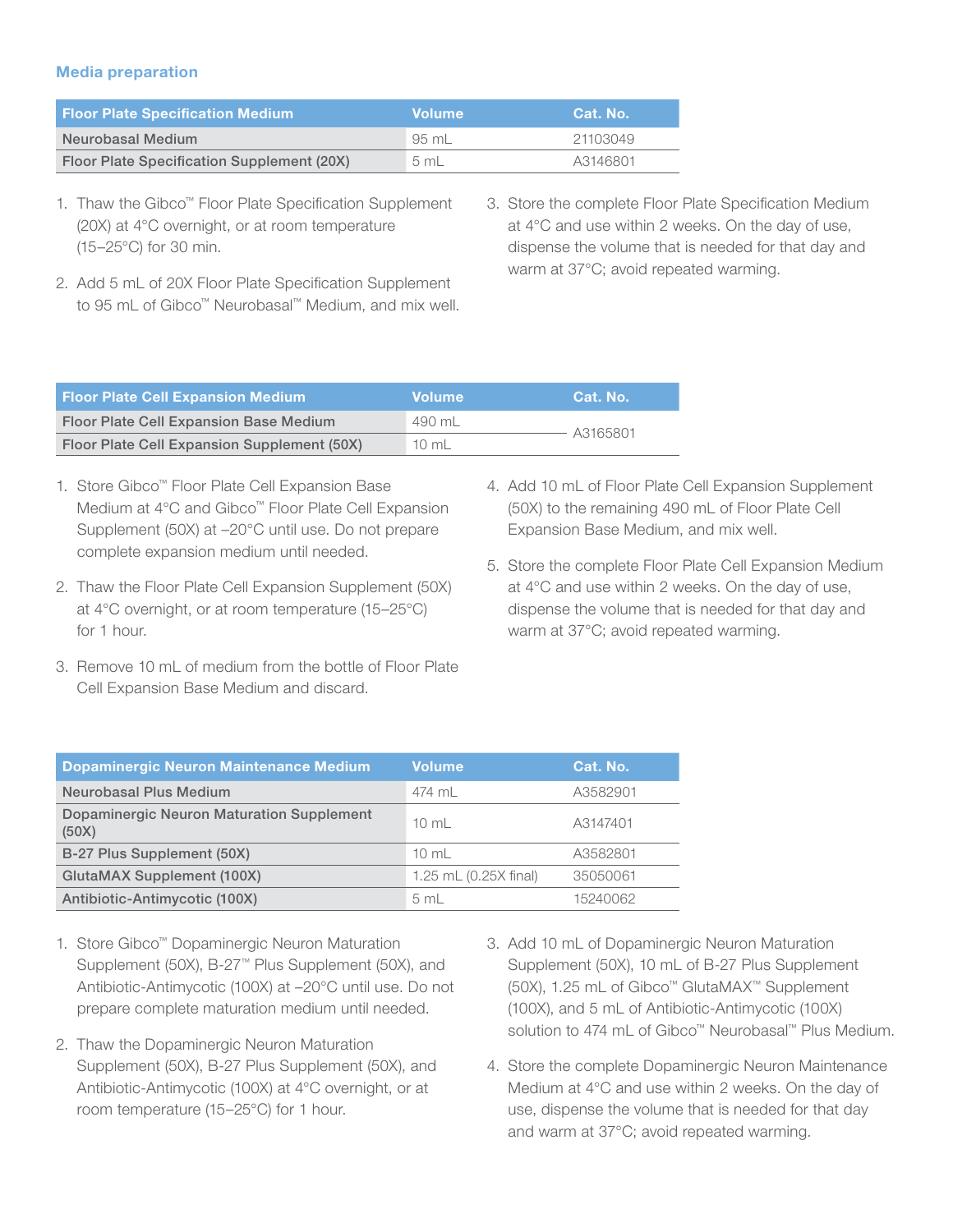#### **Procedures**

#### Prepare pluripotent stem cells (PSCs) for midbrain organoid generation

- 1. If PSCs are in Gibco™ Essential 8™ or StemFlex™ Medium, passage at least once in StemScale medium.
- 2. If PSCs are in StemScale medium, proceed to the nucleation step.

#### Nucleation (day –1)

- 1. Passage to single cells with Gibco™ StemPro™ Accutase™ Cell Dissociation Reagent.
- 2. Count live cells and dilute to  $53.33 \times 10^3$  cells/mL in StemScale medium + 10 µM ROCK inhibitor (Y-27632).
- 3. Plate 150 µL/well (8 x 10<sup>3</sup> cells) in Thermo Scientific™ Nunclon™ Sphera™ 96-well U-bottom plates (Cat. No. 174929).
- 4. Incubate at 37°C, 5%  $CO<sub>2</sub>$  without rotation.

#### Specification (day 0): 2/3 fluid change to Floor Plate Specification Medium

- 1. Check that a single spheroid has formed in each well before continuing.
- 2. Carefully remove 100 µL from each well; check that spheroids are not discarded.
- 3. Add 100 µL/well of Floor Plate Specification Medium.
- 4. Incubate at  $37^{\circ}$ C, 5% CO<sub>2</sub> without rotation.
- 5. Be sure to thaw Gibco™ Geltrex™ matrix (Cat. No. A1413201) at 4°C to prepare for day 2.

#### ECM addition (day 2): 2/3 fluid change to Floor Plate Specification Medium with Geltrex matrix

- 1. Thaw an aliquot of 100% Geltrex matrix at 4°C.
- 2. Chill Floor Plate Specification Medium on ice (10 mL for full plate).
- 3. Add Geltrex matrix to cold Floor Plate Specification Medium to 3% (vol/vol) (e.g., 300 µL 100% Geltrex matrix in 10 mL of medium).
- 4. Keep Floor Plate Specification Medium with Geltrex matrix on ice.
- 5. Carefully remove 100 µL of medium from each well of the 96-well plate; check that spheroids are not discarded.
- 6. Add 100 µL/well of cold Floor Plate Specification Medium with Geltrex matrix.
- 7. Incubate at  $37^{\circ}$ C, 5% CO<sub>2</sub> without rotation.

#### Expansion (day 5): 2/3 fluid change to Floor Plate Cell Expansion Medium

- 1. Carefully remove 100 µL from each well; check that spheroids are not discarded.
- 2. Add 100 µL/well of Floor Plate Cell Expansion Medium.
- 3. Incubate at 37°C, 5%  $CO_{2}$  without rotation.

#### Expansion (day 7 and day 9): 1/2 fluid change to Floor Plate Cell Expansion Medium

1. Exchange 75 µL/well of medium with Floor Plate Cell Expansion Medium.

#### Maturation (day 11): 1/2 fluid change to Dopaminergic Neuron Maintenance Medium

- 1. Remove 75 µL from each well of Floor Plate Cell Expansion Medium.
- 2. Add 75 µL/well of Dopaminergic Neuron Maintenance Medium.

#### Maturation (day 13): Transfer organoids to rotation culture

Organoids should have reached ~1 mm in diameter and be visible to the naked eye.

- 1. Prepare Thermo Scientific™ Nunc™ Non-Treated Multidishes (Cat. No. 150239) with 2 mL/well of Dopaminergic Neuron Maintenance Medium, or 125 mL sterile Thermo Scientific™ Nalgene™ Single-Use PETG Erlenmeyer Flasks (Cat. No. 4115-0125) with 20 mL of Dopaminergic Neuron Maintenance Medium.
- 2. Transfer organoids from the multidishes to a larger vessel using a sterile bulb pipette (e.g., Molecular Bioproducts, Cat. No. 19010009). Transfer of some medium with the organoids is acceptable.
- 3. Incubate at  $37^{\circ}$ C, 5% CO<sub>2</sub> at 90 rpm rotation.\*

#### Maturation (day 15+): Rotation culture

1. Exchange fluid every other day by replacing 1/2 volume Dopaminergic Neuron Maintenance Medium.

\* Midbrain organoids were cultured at 90 rpm on a Thermo Scientific™ CO<sub>2</sub> Resistant Shaker (Cat. No. 88881101). Other orbital shaker platforms may have a different radius and thus a different optimal speed. Choose a rotation speed fast enough to prevent aggregation while keeping organoids intact.